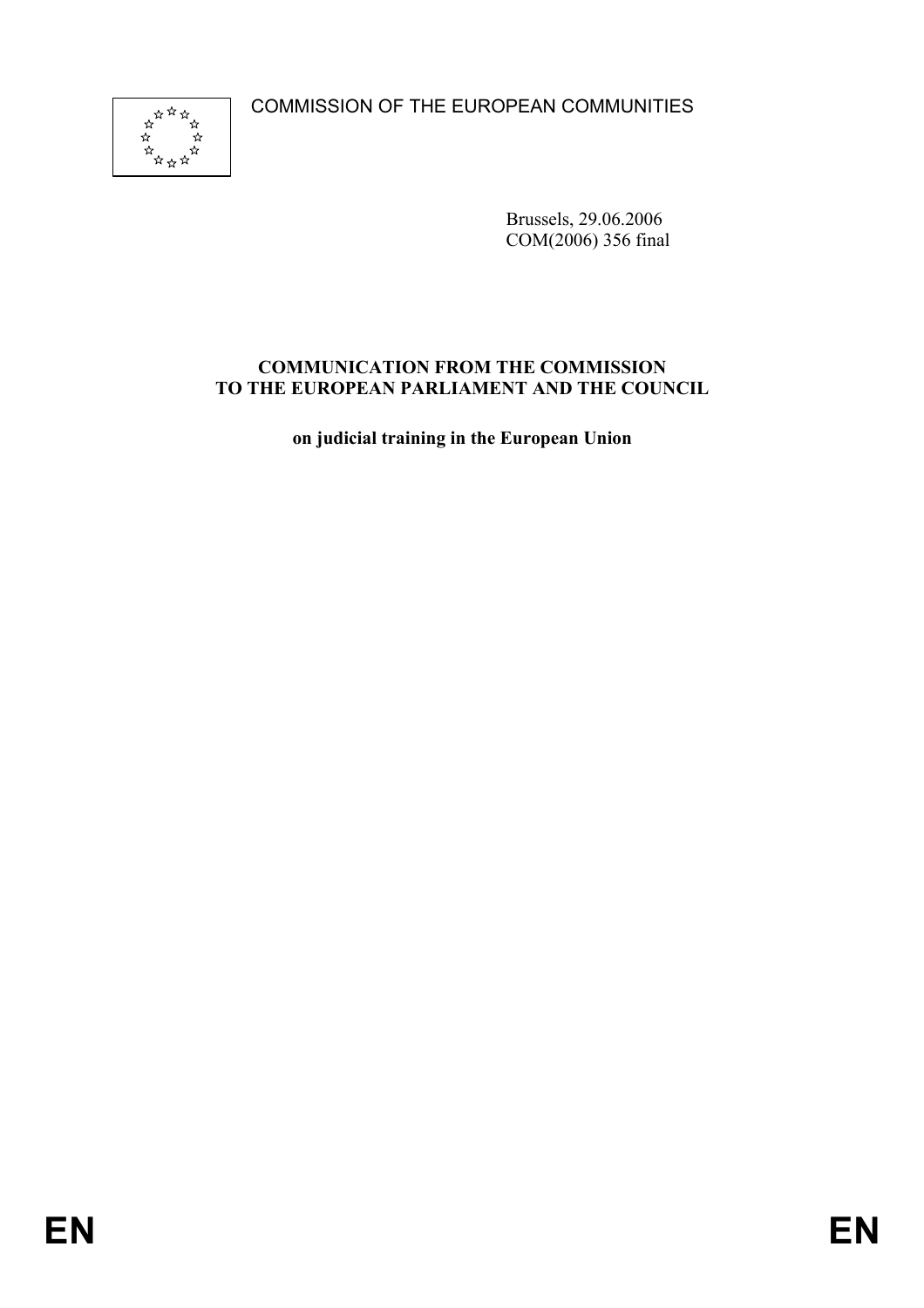#### **COMMUNICATION FROM THE COMMISSION TO THE EUROPEAN PARLIAMENT AND THE COUNCIL**

#### **on judicial training in the European Union**

#### **1. INTRODUCTION:**

- 1. The adoption of the Amsterdam Treaty with its reference to the new objective of creating an "area of freedom, security and justice" means that judicial training is a new task for the Union. Admittedly, there has always been a great need for high-level training for the practitioners of justice in the EU because the proper application of Community law depends heavily on the national judicial systems. The familiarity of judges, prosecutors and lawyers with this subject has, from the outset, been essential for the sound application of the Community legislation and full respect for the fundamental freedoms recognised by the Treaty<sup>1</sup>. But justice, which was hitherto only a means of enforcing Community law in the Community, became an objective in its own right under the Amsterdam Treaty. Improvement of judicial cooperation is now an objective to be met. Judicial training is an essential instrument to this end.
- 2. After several years of development of the area of freedom, security and justice, this question has taken on particular significance. The adoption of a corpus of legislation that has become substantial and must now be implemented by the practitioners of justice, coupled with the development of the mutual recognition principle, which rests primarily on a high degree of mutual confidence between the Member States' judicial systems, means that judicial training is now a major issue.
- 3. The Hague programme adopted by the European Council in November 2004<sup>2</sup> stresses the need to strengthen mutual confidence, which requires "an explicit effort to improve mutual understanding among judicial authorities and different legal systems". As in December 2001, when the Laeken European Council called for "a European network to encourage the training of magistrates to be set up swiftly; this will help develop trust between those involved in judicial cooperation<sup>33</sup>. the Hague programme considers that the Union must in particular seek support in the European Judicial Training Network. This communication is in response to the request that the Commission "prepare as soon as possible a proposal aimed at creating, from the existing structures, an effective European training network for judicial authorities for both civil and criminal matters, as envisaged by Articles III-269 and III-270 of the Constitutional Treaty", included in the Action Plan to implement the Hague programme<sup>4</sup>.

<sup>1</sup> See COM(1993) 632 final.

 $\overline{2}$ OJ C 53, 3.3.2005, p. 1.

<sup>3</sup> SN (2001) 1200.

<sup>4</sup> OJ C 198, 12.8.2005, p. 1.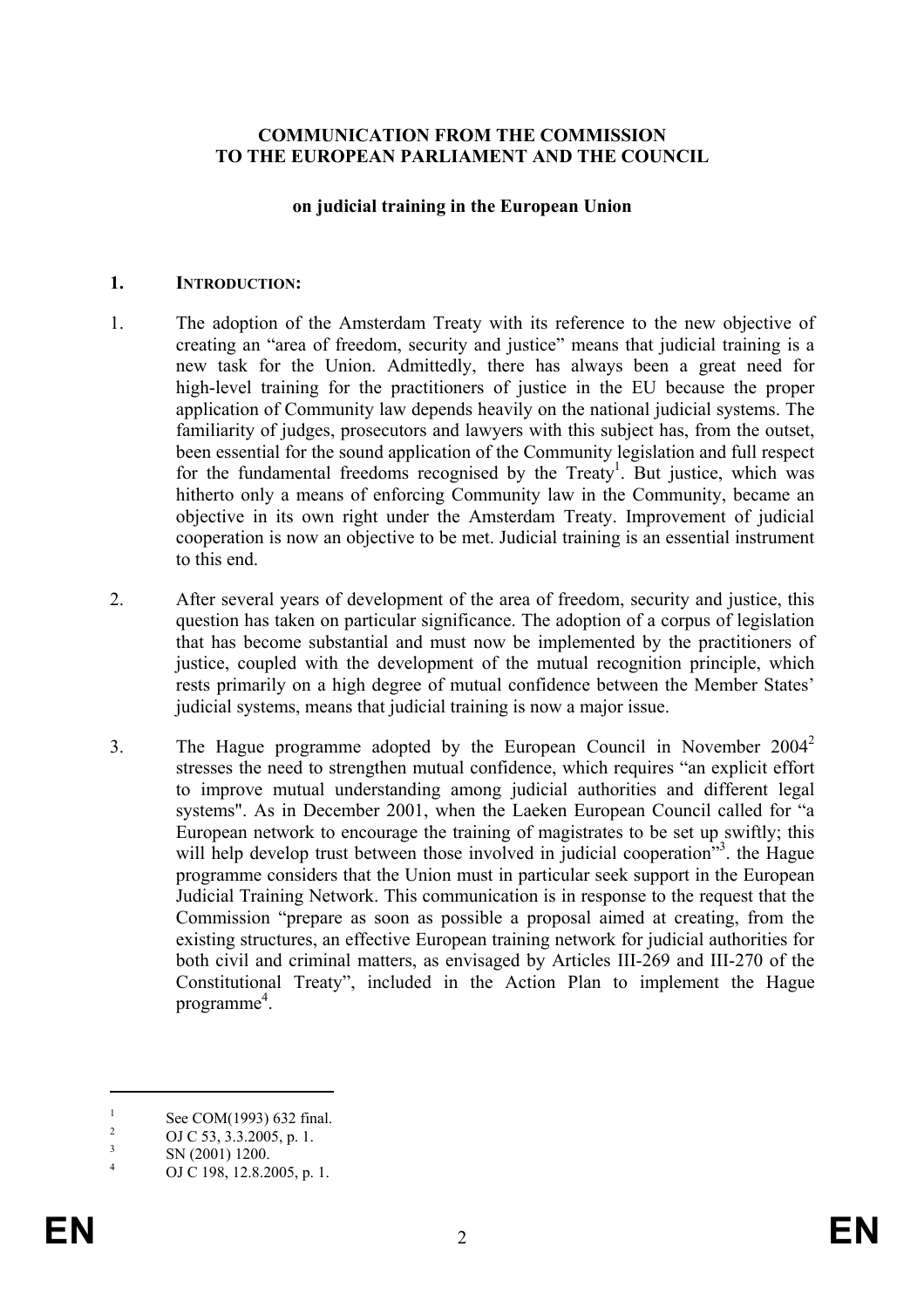- 4. It also underlines the close link between mutual confidence and the constitution of a "European legal culture", which training can help to strengthen. This European legal culture rests on a sense of belonging to a single area shared by practitioners of justice in the Member States. Apart from the wealth and diversity of the national judicial systems, a significant factor in this area is the presence of common fundamental values embodied in instruments such as the Convention for the Protection of Human Rights and Fundamental Freedoms and the Charter of Fundamental Rights of the European Union, and of a shared legal corpus including both Community law and Union law. The development of the mutual recognition principle, which means that judgments given in one Member State can be enforced quickly and simply in any of the other Member States, requires that this common sense of belonging be strengthened and consolidated. The principle of direct contact between judicial authorities, which is asserted in most of the instruments of judicial cooperation, is another of its components.
- 5. There is a wide range of judicial professions. This communication primarily addresses issues related to the training of judges and prosecutors who come under the direct authority of the Member States and also, although this is a responsibility for the professions, the training of lawyers. It analyses the operation of legal training in the Member States and the way in which the European Union, particularly through financing programmes, has helped to develop it, before considering the components of a future European strategy on judicial training.

# **2. JUDICIAL TRAINING IN THE EUROPEAN UNION**

#### **2.1. A situation that varies very widely between Member States**

- 6. Judicial training systems are closely linked to judicial organisation in the Member States and vary very widely. The decisive factor is the machinery through which judges, prosecutors and lawyers are recruited.
- 7. The initial training of the judges, and sometimes the prosecutors, varies in its level of detail according to whether they are recruited straight from university or after several years' professional experience. Continuing training exists in virtually all the Member States, but is not equally highly developed.
- 8. National training structures reflect differences between judicial systems. Depending on the systems, judges, lawyers and prosecutors follow either the same basic curriculum or separate curricula. As regards judges and prosecutors, depending on the Member State, judicial training comes under the Ministry of Justice, the Higher Council of the Judiciary or Justice, or, as appropriate, under the Prosecutor-General, where there is strict separation between judges and prosecutors, or under specialised establishments. In several Member States<sup>5</sup>, a single institution is responsible for training judges and prosecutors, though they may belong to separate professional categories. Lawyers' training is often organised direct by the bar, in many cases in conjunction with the universities.

<sup>5</sup> Austria, Belgium, the Czech Republic, France, Germany, Greece, Italy, Portugal, the Netherlands, Poland, Slovakia and Slovenia.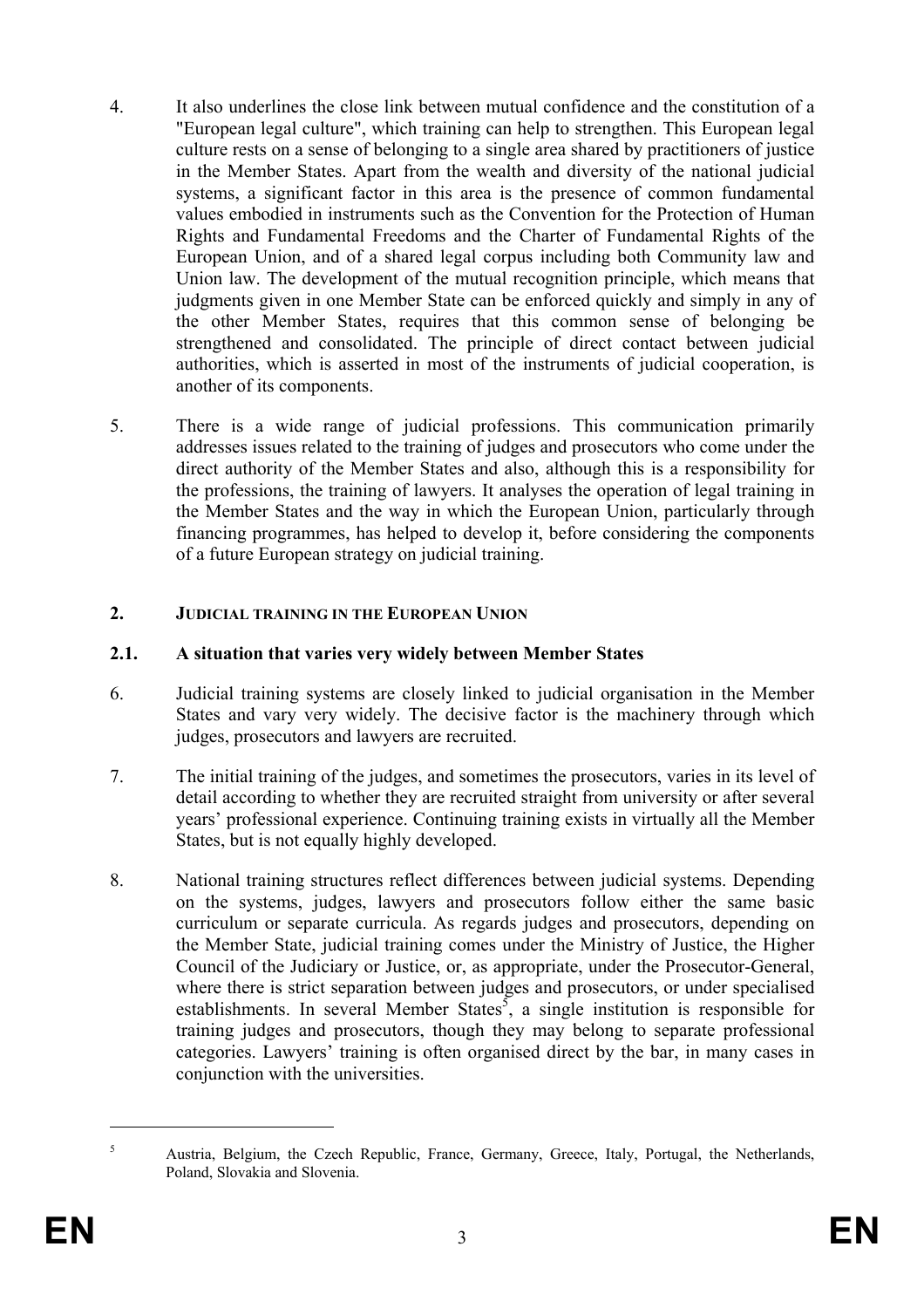- 9. Likewise, the judges in the administrative courts, whether or not they belong to the same professional category as the judges in the ordinary courts, must be brought within European debate on training, especially in view of their essential role in matters such as asylum and immigration. Generally, all the judges, including the specialised courts (military judges, neighbourhood judges, justices of the peace, judges in commercial courts, etc.), who may have to apply European law are involved.
- 10. Although the Commission does not have exhaustive information on this point, major differences seem to exist between the Member States in the duration of training. Only continuing training is in this respect a comparable parameter, given the differences in recruitment systems. There are sometimes major inequalities in access to training as between judges, prosecutors and lawyers. In budgetary terms, the training of judges and prosecutors is almost always financed from public funds, whereas training for lawyers is financed by professional organisations.
- 11. The European Union has no grounds for interfering in the organisation of national training systems, which reflect the Member States' legal and judicial traditions. But strengthening mutual confidence entails developing training sufficiently and devoting sufficient resources to it. Judges, lawyers and prosecutors must be able to receive training of an equivalent level and quality. The time devoted to training must be sufficient both to ensure high quality standards in the judicial system and to allow a significant European component to be developed in the programmes. European financing can be used only by way of addition to national financing and cannot be used to release the Member States from their responsibility for ensuring an appropriate level of training of the judicial professions.

# **2.2. The European aspects of judicial training**

- 12. The wish to strengthen judicial training has been clearly affirmed politically on several occasions, and financial support has been forthcoming. In addition to European organisations involved in judicial training, national training structures have set up a network to meet the challenges involved in strengthening mutual confidence.
- *2.2.1. European support for judicial training*
- 13. After a first debate in the Council prompted by Italy in 1991<sup>6</sup>, France presented a legislative initiative in November  $2000^7$ . This proposal was not adopted, but it enabled the Commission to take stock of the possible mechanisms for structuring the European Judicial Training Network $<sup>8</sup>$ . It was also the source of Council conclusions</sup> in June 2003 stressing the essential character of training for the success of the adoption of the area of freedom, security and justice and asking the Member States and the Commission to support the European Judicial Training Network.
- 14. The European Parliament, when considering the French initiative, stressed the importance of the training of judicial professionals in Community and Union law<sup>9</sup>.

<sup>6</sup> Doc. 9090/91, 31.10.1991, JUR. 107, COURT 13. 7

OJ C 18, 19.1.2001 p. 9.

<sup>8</sup> SEC(2002) 635. 9

Report by Ms Evelyne Gebhardt, A5- 0276/2002 (OJ C 273 E, 14.11.2003, p. 999).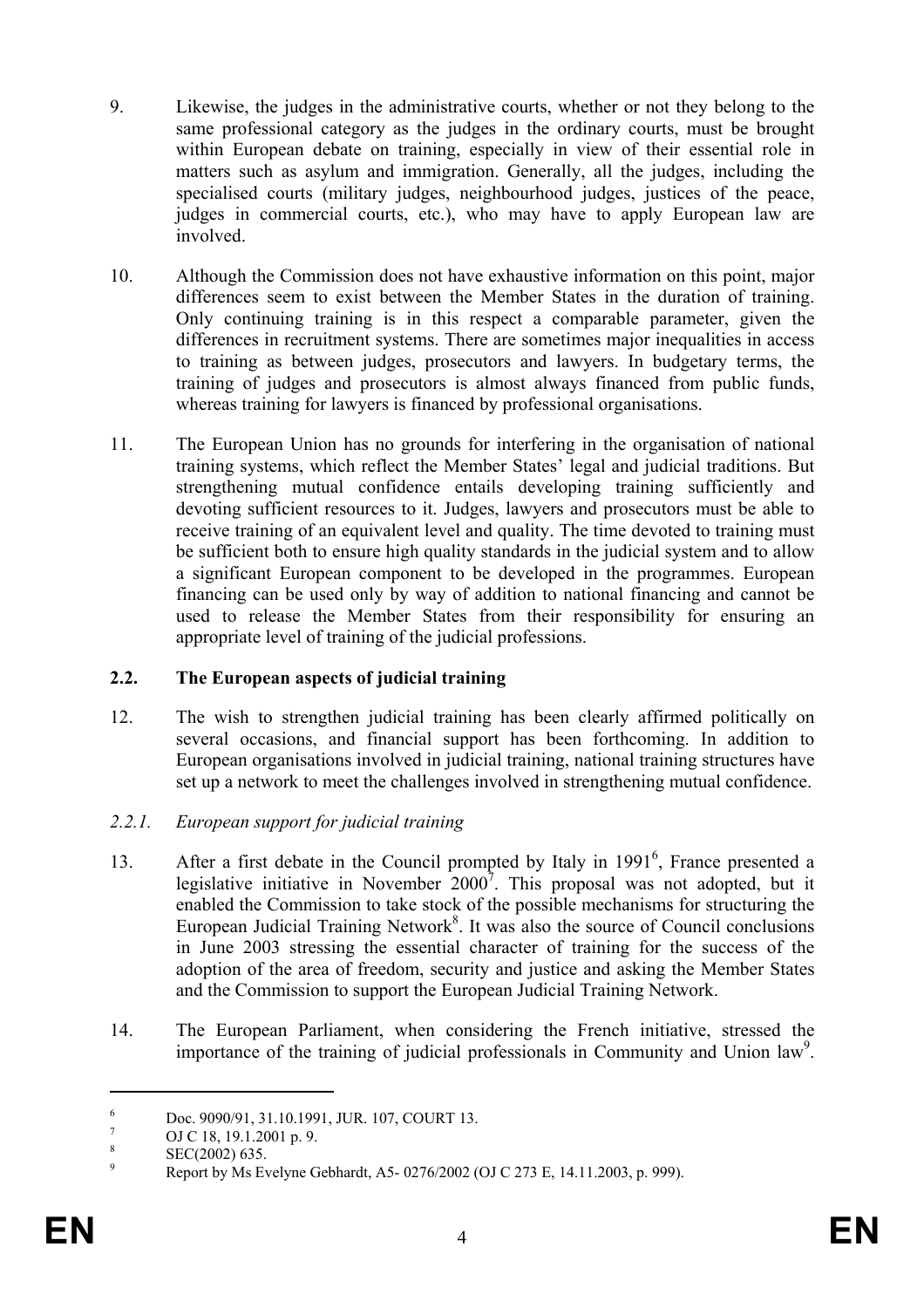More recently, in its recommendation on the quality of criminal justice and the harmonisation of criminal law in the Member States<sup>10</sup>, Parliament stressed "the key role played by training in developing a common legal culture and a culture of fundamental rights within the Union, in particular via the actions of the European judicial training network".

- 15. In addition to political impetus, the development of training has been stimulated by financial support. Since 1996, when the first Grotius programme was set up "to foster mutual knowledge of legal and judicial systems and to facilitate judicial cooperation between Member States"<sup>11</sup>, the European Union has contributed to strengthening the training of legal practitioners through a series of general or sectoral programmes<sup>12</sup>.
- 16. The European Parliament's wish to support training took practical form in the establishment of a pilot project to boost exchanges between judicial authorities. This programme continues in 2006 and was incorporated into the legislative proposals for the framework programme on fundamental rights and justice for  $2007-2013^{13}$  (see below). The civil justice and criminal justice aspects of this programme will further boost the resources devoted to judicial training.
- 17. In 2005 Union financial support for judicial training enabled professionals to meet on numerous occasions.<sup>14</sup> Nevertheless, the mechanism of the annual calls for proposals can have the effect that priority is given to financing specific projects that do not fall within a generally consistent pattern and can make it difficult to situate training in a long-term perspective.
- 18. The framework programme on fundamental rights and justice must therefore facilitate an increase in European financing devoted to judicial training and encourage closer correlation between the Union's priorities and the training schemes organised, thus encouraging projects that are more ambitious and coordinated and that yield genuine European value added.
- 19. In addition to financial tools, the mechanisms set up by the Union to help cooperation, such as the Judicial Network in Civil Matters, on the one hand, and Eurojust and the Judicial Network in Criminal Matters, on the other, can play an important role in training by disseminating information on the Union's legal instruments or by organising local training activities. This role could be strengthened in the future.

<sup>&</sup>lt;sup>10</sup> P6-TA(2005)0030 (OJ C 304E, 1.12.2005, p. 109).

<sup>&</sup>lt;sup>11</sup> Joint action 96/636/JHA of 28 October 1996 (OJ L 287, 8.11.1996).

<sup>12</sup> See STOP programme (OJ L 322, 12.12.1996) and Falcone programme (OJ L 99, 31.03.1998) which were merged in the AGIS programme in 2002 (OJ L 203, 1.8.2002); in civil matters (OJ L 115, 1.5.2001); in competition law (Decision No 792/2004/EC of 21 April 2004) and, since 2004, the Hercules programme for the protection of the financial interests of the Communities (OJ L 143, 3.4.2004). For the record, Action Robert Schuman (OJ L 196, 14.7.1998).<br>
Commission Communication to the Council and the European Parliament establishing for the period

<sup>&</sup>lt;sup>14</sup> <sup>14</sup> In 2005, 1000 judges or prosecutors took part in training activities in another Member State under the

EJTN.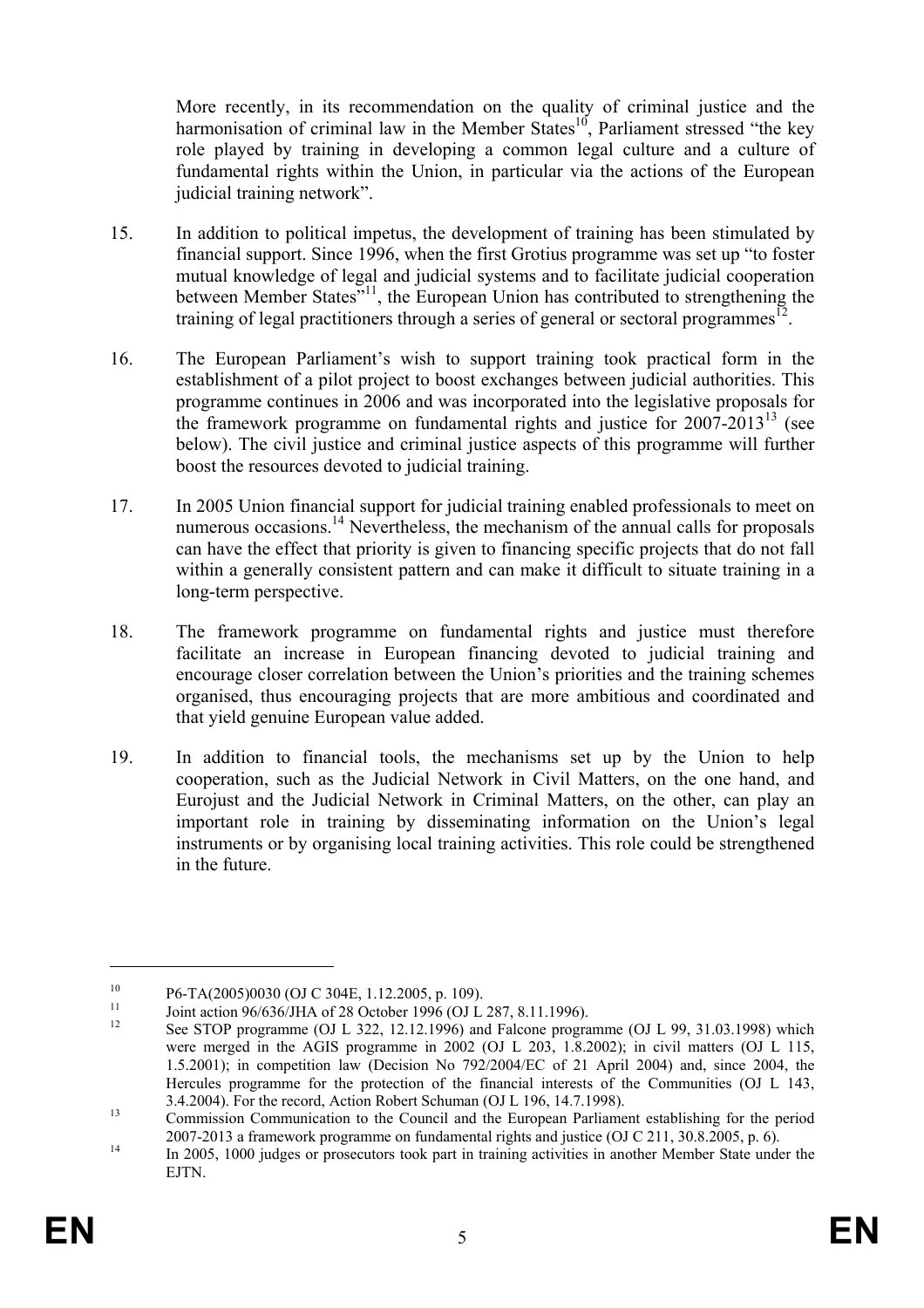#### *2.2.2. Organisations with a European dimension involved in judicial training*

- 20. There are many institutions regularly organising training for practitioners of justice. Apart from the universities, there is the European Institute of Public Administration (EIPA) in Maastricht, which opened the European Centre for Judges and Lawyers in Luxembourg in 1992. And the European Law Academy (ERA), founded in Trier in 1992, seeks to disseminate better familiarity with European law among lawyers and the legal professions. The EIPA and the ERA are supported by the European Union.
- 21. In 2000 the national institutions responsible for judicial training in the Member States set up the European Judicial Training Network (EJTN) to develop their relations and coordinate their activities. The EJTN brings the national education institutions together within an association.<sup>15</sup> Its aim is twofold: to promote a training programme with a genuinely European dimension and to develop cooperation as regards analysis of training needs and exchanges of experience and in devising common programmes and tool, all for the benefit of members of European judicial bodies.
- 22. The EJTN is a valuable tool for developing judicial training and coordinating the activities of the various national structures in the filed of Union law. It received operating grants from the Union budget in 2003 and 2005. It also coordinates an important part of the judges exchange programme for 2005. As from 2007, the Commission proposes that it be allocated an annual operating grant under the framework programme on fundamental rights and justice (specific programme on criminal justice).

# **3. WHAT ACTION SHOULD EUROPE TAKE ON JUDICIAL TRAINING?**

# **3.1. Objectives and needs**

- 23. The organisation of judicial training is primarily the responsibility of the Member States, and it is up to them to incorporate the European dimension fully into their national activities. The needs are great. In criminal matters, special attention was drawn to them in the first evaluation exercise devoted to mutual judicial assistance in criminal matters.<sup>16</sup> Eurojust and the Judicial Network in Civil Matters regularly came to the same conclusion**.**
- 24. Priority should be given to three types of action:
	- improving familiarity with Union and Community legal instruments, in particular in areas where specific powers are entrusted to the national judges;  $17$

<sup>&</sup>lt;sup>15</sup> 23 Member States plus Bulgaria and Romania are represented. Contacts are ongoing with EE and CY. The ERA also takes part and the Lisbon Network, set up by the Council of Europe, is involved.<br>
OJ C 216, 1.8.2001, p. 14.

That applies in specific areas such as competition (see in particular Regulation (EC) No 1/2003 on the implementation of the rules on competition laid down in Articles 81 and 82 of the Treaty, which confers power on the national courts to apply these articles) but also, more generally, as regards civil and criminal justice and especially for the implementation of mutual recognition.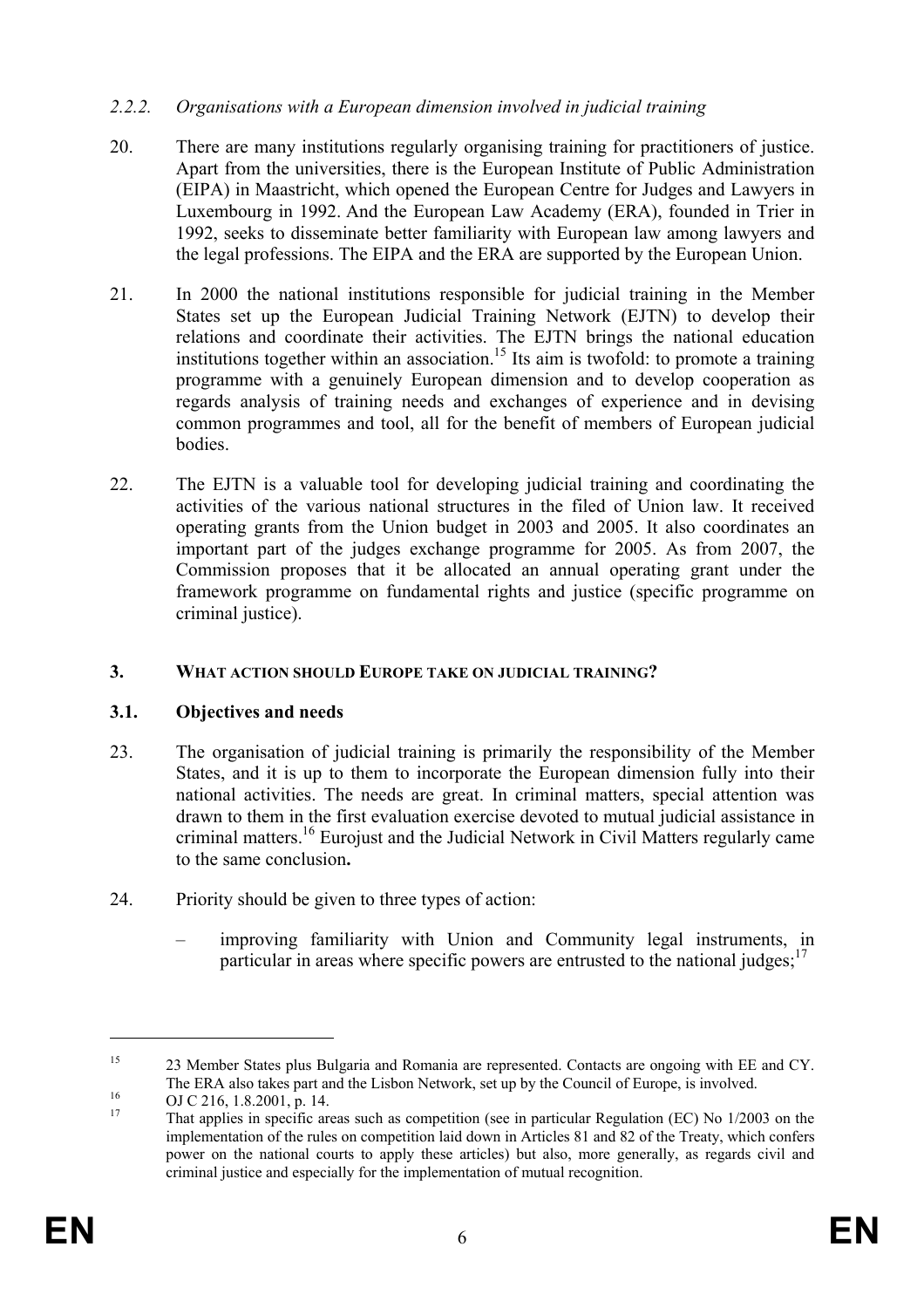- improving language skills so that judicial authorities can communicate with each other direct, as provided for in most instruments;
- developing familiarity with the legal and judicial systems of the Member States so that their respective needs can be assessed in the judicial cooperation context.
- 25. In terms of method, training must stress the practical aspects which enable the instruments that are adopted to be applied correctly. Apart from lectures and seminars, methods allowing broader dissemination of the results of training must be developed. More training courses for trainers should be offered, in particular to encourage them to be more keenly aware of the European dimension of judicial action and to disseminate such awareness. The use of easily accessible, reusable training tools, in particular on-line, must be sought, particularly regarding Union instruments and information on the national legal systems to which practitioners need to have access. In this connection, close cooperation is desirable between national training bodies, European training bodies and the EJTN, on the one hand, and Eurojust and the Judicial Networks in Civil and Criminal Matters, on the other. Moreover, the introduction of a multidisciplinary element in compliance with national traditions should facilitate exchanges of views and experience between, for example, judges, prosecutors, lawyers and police officers.
- 26. The principle of direct communication between judicial authorities is regularly hampered by practitioners' inadequate language skills. Resolute action is needed here, targeting in particular those professionals who are directly involved in judicial cooperation.
- 27. Exchanges are an excellent method of developing common benchmarks while respecting national identities. They could be supplemented by periods of training of an appropriate duration at the Court of Justice and at Eurojust, with the details to be worked out with each of these institutions.
- 28. The Hague programme stresses the importance of incorporating a European component in national training programmes. Distinctions need to be made according to the level of development of initial training in each Member State. Generally, the purpose of initial training can be seen in particular as one of giving future professionals a sense of belonging to the same area of law and values. Continuing training, on the other hand, must enable already experienced professionals to feel at home with the legal instruments adopted in the European Union. It must first target professionals involved in judicial cooperation, without of course ruling out a broader knowledge-sharing objective.
- 29. The point of strengthening the European component of national training is to achieve more widespread familiarity with Union mechanisms. There is also a need to develop a more fully integrated type of training, conceived and implemented at European level. The Judicial Network in Civil Matters, Eurojust, the Judicial Network in Criminal Matters, and, if it wishes, the Court of Justice should be associated with designing training of this type, in conjunction with the EJTN, with institutions such as the ERA or the EIPA and with academic networks.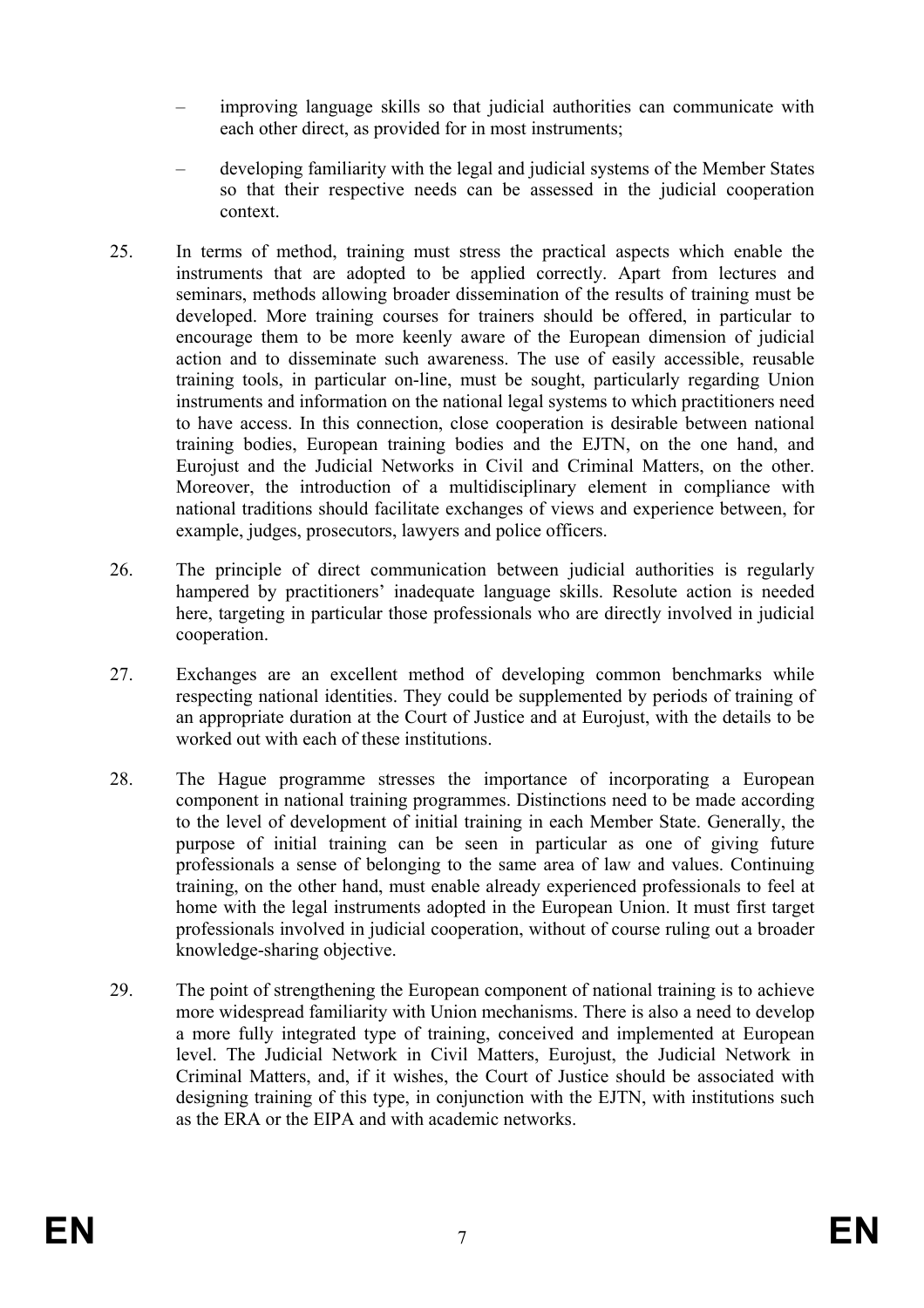# **3.2. Towards a European strategy of judicial training**

- 30. Strengthening legal training involves developing closer relations between national institutions, organisations operating at European level and the Union institutions, particularly the Commission.
- 31. At this stage, without ruling out the possibility of a specific legislative instrument, the Commission first wishes to give financial support to the training of legal professions in Union and Community law under the 2007-2013 framework programme on fundamental rights and justice.
- 32. In its implementation, difficulties identified in previous programmes must be remedied. To ensure that financing for training is actually targeted on essential needs and to facilitate medium- and long-term activity programming, the main actors in judicial training in the Member States and at European level will be consulted regularly in order to devise a European strategy of multiannual training that will subsequently be reflected in the annual programmes.
- 33. Parallel to continuous support for European organisations such as the EIPA and the ERA, the EJTN must be strengthened to improve coordination between national entities and to develop strong and stable relations between them. Establishing an annual operating grant for it is a major element, though actual payment, of course, will be subject to the conditions laid down in the Financial Regulation. The EJTN should also be able to become involved in devising fully European training schemes in conjunction with the other relevant bodies. It comprises the institutions competent for training judges, prosecutors being included only where they are classed as judicial officers. Prosecutors must be allowed to take part in all the activities developed at European level and managed by the Network, subject to full respect for national traditions concerning the separation between judges and prosecutors. Many cooperation mechanisms, particularly in criminal matters, are based on sound cooperation between the Member States' prosecutors and between them and Eurojust. The question of the participation of the judges from administrative courts and specialised judges more generally (for example, in commercial courts, employment courts and so on) must also be considered.
- 34. Training for the other legal professions, and particularly lawyers, whose role is decisive, must also be strengthened. Existing programmes already make it possible to finance actions of interest to them. The future framework programme on fundamental rights and justice must provide the means of strengthening them in order to preserve a balance between judicial authorities and the other legal professions.
- 35. Financially speaking, there will have to be a degree of simplification to target European financing more clearly on projects that make it possible to reach out to audiences of particular importance (judges, prosecutors and lawyers). Account will be taken in particular of the pre-eminent role of national institutions whose direct involvement should make it possible to strengthen the European components in the national programmes. In addition, in order to facilitate the medium-term planning of activities, general partnership agreements could be put in place to stabilise relations with qualified institutions; calls for tender could also be issued on a one-off basis for certain larger-scale projects.